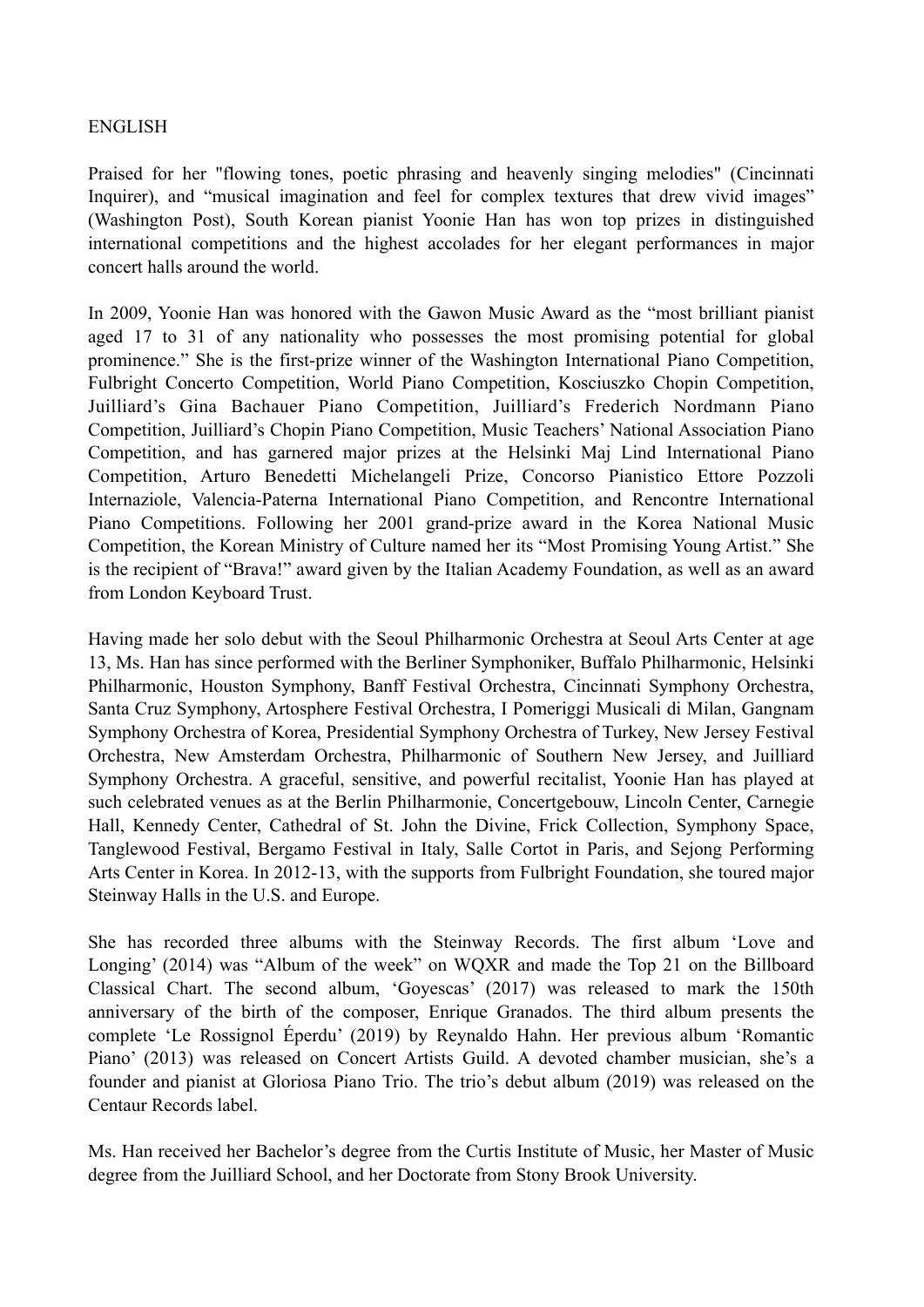She was an Assistant Professor of Piano at Bilkent University in Turkey in 2015-18. She is the founder and Artistic Director of the Istanbul International Piano Festival and Steinway Award in Turkey. She is currently an Assistant Professor of Piano at Hong Kong Baptist University.

Yoonie Han is a Steinway Artist.

## KOREAN

피아니스트 한유니의 연주는 "물 흐르는 듯한 음색과 시적인 표현 그리고 천상의 선율 같 다"(신시내티 인콰이어러), 또는 "마치 악기가 노래하는 듯하며, 그녀의 음악적 상상력과 감정은 생생한 이미지를 끄집어낸다."(워싱턴포스트)라는 호평을 들은 바 있다. 그녀는 여 러 유명 국제콩쿠르에서 우승했으며 이어진 세계의 주요 콘서트홀에서의 연주에 대해서 도 최고의 찬사를 받아왔다.

한유니는 삼익 피아노 콩쿠르, 이화 경향 콩쿠르, 한국일보 콩쿠르, 한국음악 콩쿠르 등에 서 우승하였고 13세에 서울시향과 데뷔 연주를 한 이래 베를린 교향악단, 버팔로 필하모 닉, 헬싱키 필하모닉, 휴스턴 오케스트라, 신시내티 심포니 오케스트라, 밴프 페스티벌 오 케스트라, 산타크루즈 오케스트라, 줄리아드 오케스트라, 강남 심포니 오케스트라, 뉴 암 스테르담 오케스트라, 터키 대통령 오케스트라 등과 연주를 하였으며, 베를린 필하모닉 홀, 암스테르담 콘서트 헤보우, 링컨센터, 카네기홀, 케네디센터, 세종문화회관, 탱글우드 페스티벌 등에서 연주회를 가졌다. WQXR- New York과 National Public Radio의 '예술가 쇼 케이스'에서의 연주 실황이 전 미국에 방송되기도 하였으며, 2012-13년에 풀브라이트 재 단 후원으로 미국과 유럽의 스타인웨이 홀 순회 연주를 하였다. 스타인웨이 레코드에서 발 매된 앨범 '사랑과 그리움', '고예스카스', '나이팅게일'은 빌보드 클래식 차트 Top 20에 올 랐고 그 외에도 Centaur Records와 Concert Artists Guild에서 음반을 발매하였다. 실내악에 도 조예가 깊어 2014년에 글로리오사(Gloriosa) 피아노 트리오를 창단하여 활발히 활동 중 이기도 하다.

2009년도에 "전 세계적으로 가장 탁월한 능력을 갖춘 유망 피아니스트"에게 주는 가원 음 악상을 받은 그녀는 워싱턴 국제 피아노 콩쿠르, 풀브라이트 콩쿠르, 신시내티 월드 피아 노 콩쿠르, 코슈스코 쇼팽 콩쿠르, 이탈리아 Ettore Pozzoli 피아노 콩쿠르, 줄리아드 지나 박하우어 피아노 콩쿠르, 줄리아드 노드만 피아노 콩쿠르, 줄리아드 쇼팽 피아노 콩쿠르 등에서 우승했으며, 미켈란젤리 국제 피아노 콩쿠르, 핀란드 Maj Lind 국제 피아노 콩쿠르, 발렌시아 국제 피아노 콩쿠르 등에서 상위 입상했다. 또한 대한민국 문화부 장관상, 이탈 리아 아카데미 Brava!상과 런던 키보드 협회에서 상을 받았다.

한유니는 예원학교를 수석 졸업하고 서울예고 수석 입학 후 도미해 줄리아드 예비학교 졸 업 후, 커티스 음악원에서 학사를, 줄리아드 음대에서 전액 장학금으로 석사 학위를 받았 으며, 뉴욕주립대에서 박사학위를 받았다. 2015-18년 터키 빌켄트 대학 음악학과 피아노 주임교수로 재직하였으며, 하버드대학, 뉴욕주립대학, 뉴욕시립대학, 보스턴대학, 버클리 대학, 샌프란시스코 콘서바토리 등에서 초빙교수로 강의하였다. 또한 2018년부터 터키의 스타인웨이 콩쿠르와 이스탄불 피아노 페스티벌을 창립하여 음악감독으로 활동하고 있 다.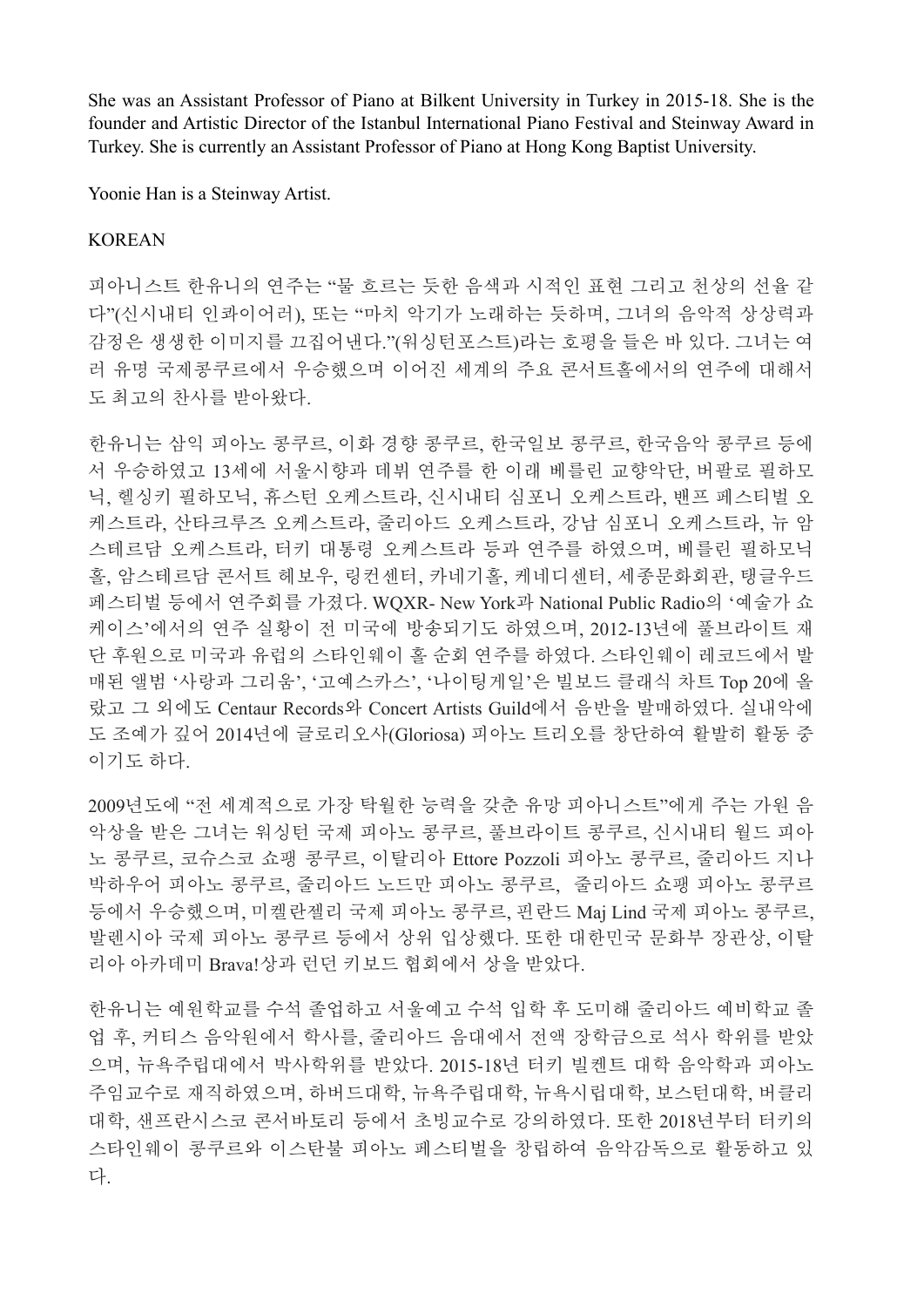현 홍콩 침례 대학의 교수로 재직 중이며, 스타인웨이 아티스트로 활동 중이다.

## **CHINESE**

被誉为「行云流水的音符、诗意盎然的句法及有如天籁的旋律」(辛辛那提问询报)及「充 满音乐的想像力和令复杂纹理变为生动的画面」(华盛顿邮报),来自南韩的钢琴家韩仑廷 曾囊括多个享誉国际的钢琴比赛大奖,在这段时间,她更在美国与全球多个主要演奏厅 中,以其优雅精湛的演奏赢得至高赞誉。

韩氏在2009年于Gawon Music Award音乐颁奖礼中获得「17 - 31岁不分国籍界别中最具潜 质飞升国际最耀眼的钢琴家」的殊荣。韩氏除了曾于华盛顿国际钢琴大赛、傅尔布莱特 (Fulbright)协奏曲比赛、世界钢琴比赛、Kosciuszko萧邦钢琴比赛、美国茱莉亚音乐学院 的吉娜.巴考尔盐湖城国际钢琴比赛、Frederich Nordmann钢琴比赛、萧邦钢琴比赛及音乐 教师国立联会钢琴比赛等不同比赛中获得第一名外,亦在赫尔辛基Maj Lind国际钢琴比 赛、Arturo Benedetti Michelangeli Prize、Concorso Pianistico Ettore Pozzoli Internaziole, Valencia-Paterna 国际钢琴比赛, 和 Rencontre 国际钢琴比赛中获得多个重要奖项。韩氏除 于2001年的韩国国立音乐比赛中获得大奖与韩国文化部冠以「最具潜质年青艺术家」的称 号以外,她也分别是意大利学院基金所颁发的「喝采」奖项及伦敦键盘琴信托基金奖项的 得奖者。

自从13岁于首尔艺术中心与首尔交响乐团作个人独奏首演之后,韩氏曾与多个世界知名的 乐团合作,共有柏林交响乐团、水牛城交响乐团、赫尔辛基交响乐团、休斯敦交响乐团、 班夫节日管弦乐团、圣克鲁斯交响乐团、Artosphere亚图斯非节日管弦乐团、米兰下午音 乐交响乐团、韩国江南交响乐团、新泽西节日管弦乐团、博卡拉顿 交响乐团、新阿姆斯特丹管弦乐团、南新泽西交响乐团、密西西比交响乐团、阿肯色州交 响乐团及茱莉亚预科学院交响乐团。韩氏亦曾于多个著名表演场地演出,包括柏林爱乐音 乐厅、阿姆斯特丹音乐厅、林肯表演艺术中心、卡内基大厅、肯尼迪表演艺术纪念中心、 圣约翰神明座堂、弗里完收藏博物馆、芝加哥交响中心、波士顿大学坦格活德音乐节、华 盛顿⼤使馆系列、洛克菲勒⼤学Tri-Noon系列、蜜拉海丝系列、菲利普斯收藏系列、意大 利贝加莫音乐节、巴黎Salle Cortot、捷完莫扎特博物馆及韩国世宗文化会馆等。于2012- 13年,在傅尔布莱特基金的支持下,韩氏于美国及欧洲不同的施坦威会堂作巡回演出。韩 氏的表演也曾于纽约WOXR、NPR的艺术家展、芝加哥的WFMT等不同电台作广播。

韩氏首张灌录的唱片专辑《Romantic Piano》在2013年由Concert Artists Guild发行;由施坦 威唱片发行的第二张唱片专辑《爱与期待》在2014年获得WQXR电台的「本周专辑」及